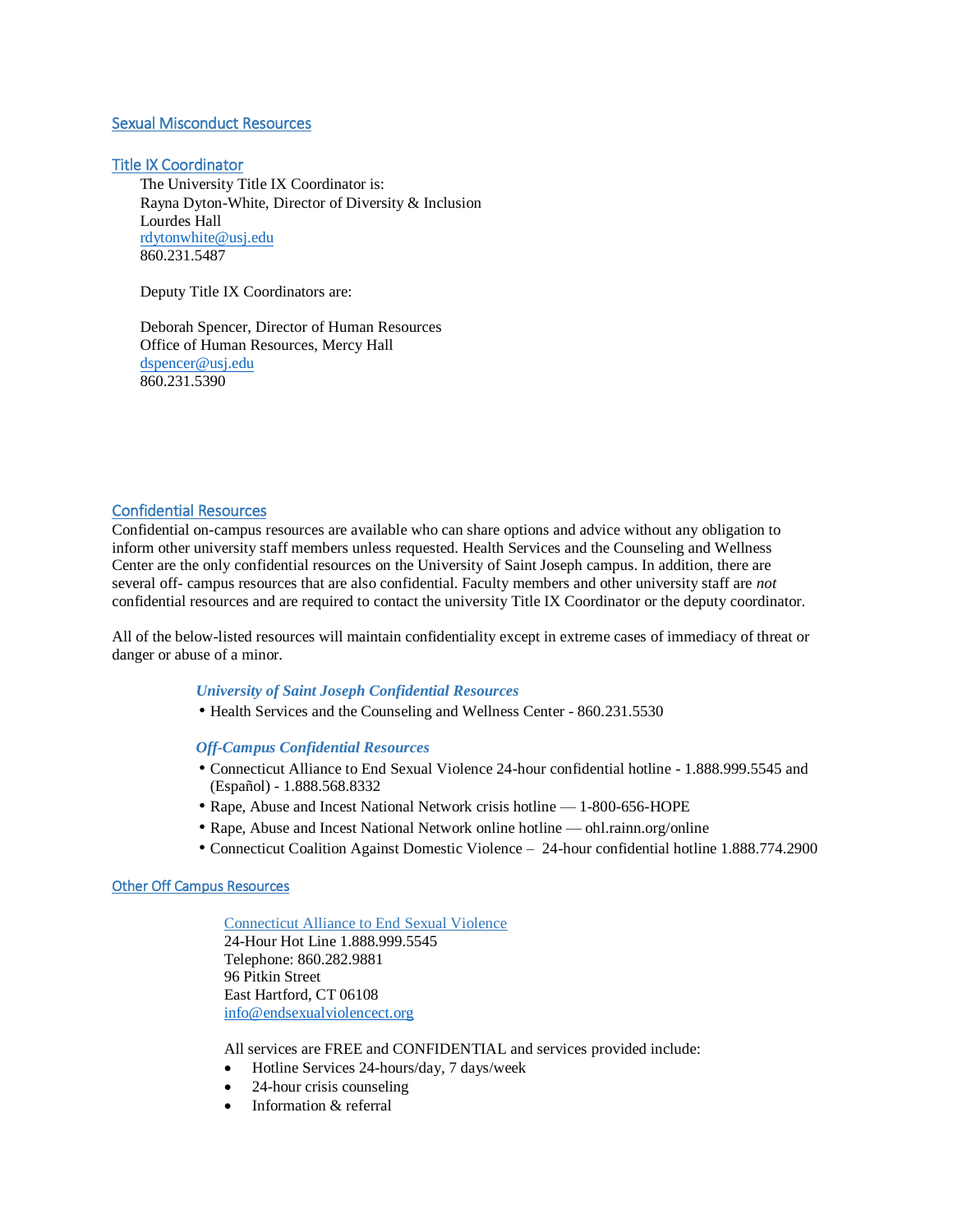- Advocacy for children and non-abusing parent
- Short-term counseling for complainants and their family and/or friends
- Support groups and more
- Community education programs dealing with sexual assault issues
- Community prevention programs dealing with safety concerns, etc.

#### Interval House

24-hour Domestic Violence Hotline 860.527.5550 or 1.888.774.2900 Linea de Crisis (Spanish) 1.844.831.9200 Telephone: 860.246.9149 Hartford, CT [www.intervalhousect.org](http://www.intervalhousect.org/)

Our Services that are provided include:

- 24-hour Hotline
- Safety planning and domestic violence counseling
- Emergency shelter
- Support groups
- Court and legal advocacy
- Programs for children
- Community education and awareness

#### Connecticut Coalition Against Domestic Violence

24-hour Domestic Violence Hotline 888.774.2900 912 Silas Deane Highway, Lower Level Wethersfield, Connecticut 06109 Telephone: 860.282.7899 | Toll free (CT only): 1.800.281.1481 [http://www.ctcadv.org/.](http://www.ctcadv.org/)

For counseling services, support groups, emergency shelter and general support services, please call our 24-hour statewide, toll free domestic violence hotline at 888.774.2900 to be connected to the nearest domestic violence agency. An advocate can talk with you about your needs and help you identify shelters, programs and other resources. All services are free and confidential. Located at

#### **Office of Victim Services**

225 Spring Street, Fourth Floor Wethersfield, Connecticut Telephone: 711 or 1.800.833.8134 <http://www.jud.ct.gov/crimevictim/>

The Office of Victim Services (OVS), Connecticut Judicial Branch, is the state's lead agency established to provide services to victims of violent crime. OVS contracts with non-profit and public organizations to provide services to crime victims. These services include, but are not limited to, information and referral, criminal justice support/advocacy, therapy, safety planning, group treatment/support, personal advocacy and assistance in filing applications for victim compensation.

### Office of Victim Advocate

505 Hudson Street, 5th floor Hartford, Connecticut 06106 Telephone: 860.550.6632 or Toll Free (CT) 1.888.771.3126 Email at [ova.info@ct.gov](mailto:ova.info@ct.gov) or<http://www.ct.gov/ova/site/default.asp>

The Office of the Victim Advocate (OVA) is an independent state agency charged with the